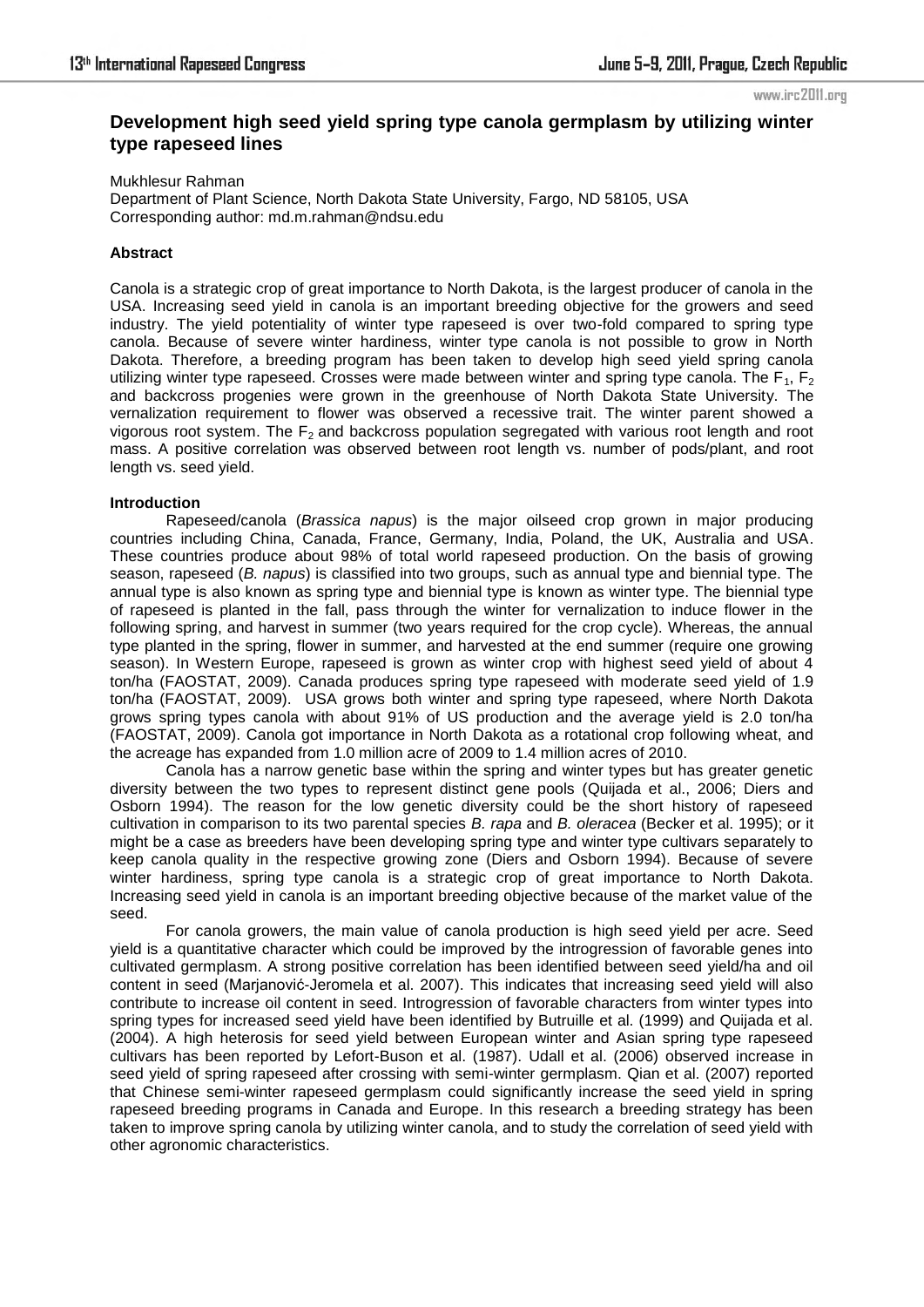www.irc2011.org

#### **Materials and Methods**

The spring type canola (*Brassica napus*) cultivar "Regent" was collected from USDA-ARS National Plant Germplasm System, and the winter type *B. napus* cv ARC-97018 was collected from the University of Arkansas. Both the parents were self-pollinated for several generations to develop pure breeding lines. The pure breeding line ARC-97018 was crossed with pure breeding cultivar Regent, and the  $F_1$ ,  $F_2$  and BC<sub>1</sub> were grown in the greenhouse (GH). The winter parent ARC-97018 was vernalized to get flower. The spring parent,  $F_1$ ,  $F_2$  and BC<sub>1</sub> populations were grown in the GH of North Dakota State University at 72±8°F (day and night). The plants in the GH were provided with a 16-h photoperiod. The seedling were grown 4 weeks in GH conditions and then transferred into vernalization chamber with a temperature 40±4°F. The plants were vernalized for 5 weeks, then transferred to a cold room 55±5°F for 3 days, and finally transferred to the original GH conditions. Data on day to flower, plant height, number of branches/plant, number of pods/plant, pod length, root length, dry stem weight, dry root weight, and seed yield/plant was taken to study the correlation of coefficient among the characters using SAS 9.1 software (SAS Institute Inc., Cary, NC, USA).

#### **Results and discussions**

The parents (ARC-97018 and Regents) and the  $F_1$ s were grown in the GH. Half of the parents and F<sub>1</sub>s were continuously grown in the GH and the rest of the half plants were vernalized. Among the plants grown in the GH, the annual parent Regent and the  $F_1$  hybrid flowered in the unvernalized condition, whereas the winter type parent ARC-97018 did not flower in the unvernalized condition. All the plants in the backcross to the spring parent flowered in the GH. These are indicating that the vernalization requirement to flower is a recessive trait. However, the winter type parent plants flowered after vernalization, but did not flowered in the unvernalization condition. Ferreira et al. (1995) reported similar dominant nature of flowering time of spring type over winter type of *B. napus*. Dominant nature of annual over biennial type for flowering in *B. oleracea* has been reported by Kennard et al. (1994). The  $F_2$  and the BC<sub>1</sub> were not vernalized and grown directly in the GH condition. The flowering started from 60 days after planting and continued up to 150 days after planting. The  $F_2$  plants were classified into two groups, such as plants as having flowered (138 plants) or not flowered (6 plants). The  $F_2$  fit a 15:1 ( $\chi^2$  = 1.067, P = 0.2-0.3) phenotypic segregation ratio for flowered plants: not flowered plants. This result indicates that two gene loci are responsible for the vernalization requirement to flower of *B. napus.* Thurling and Das (1979) predicted that the *B. napus* cv Bronowski and *B. napus* cv Isuzu may have two different vernalization requirement genes control the flowering time. In *Arabidopsis thaliana*, many loci with late flowering have been identified and some of them are associated with vernalization to flowering trait (Koornneef et al. 1991). Osborn et al. (1997) identified major QTLs for flowering time in *B. napus* which were corresponded to Arabidopsis flowering time genes.

A correlation coefficient was studied among plant height, branches/plant, number of pods/plant, pod length, root length, dry stem weight, dry root weight, and seed yield/plant. Significant positive correlations were found between branches vs. number of pod (0.58\*\*\*), branches vs. dry stem weight (0.38\*), branches vs. seed yield (0.49\*\*), number of pods vs. root length (0.41\*), number of pods vs. dry stem weight (0.43\*), root length vs. dry root weight (0.46\*), root length vs. seed yield (0.37\*), dry stem weight vs. seed yield (0.54\*\*). Numerous researchers have been studied on correlation coefficient of seed yield with other yield contributing characters such as number of branches, pod number, pod length. However, this study has given additional information on the contribution of root length and dry root weight to seed yield, where both (root length and dry root weight) showed a positive contribution to seed yield. This may explain as longer root utilize more nutrient from deep soil resulted higher seed yield.

## **References**

Becker HC, Engqvist GM, Karlsson B (1995) Comparison of rapeseed cultivars and resynthesized lines based on allozyme and RFLP markers. Theor Appl Genet 91:62–67

- Butruille DV, Guries RP, Osborn TC (1999) Increasing yield of spring oilseed rape hybrids (*Brassica napus* L) through introgression of winter germplasm. Crop Sci 39:1491–1496
- Diers BW, Osborn TC (1994) Genetic diversity of oilseed *Brassica napus* germ plasma based on restriction fragment length polymorphisms. Theor Appl Genet 88:662–668
- Ferreira ME, Satagopan J, Yandell BC, Williams RH, Osborn TC (1995) Mapping loci controlling vernalization requirement and flowering time in *Brassica napus.* Theor Appl Genet 90:727-732
- Kennard WC, Slocum MK, Figdore SS, Osborn TC (1994) Genetic analysis of morphological variation in *Brassica oleracea* using molecular markers. Theor Appl Genet 87:721-732